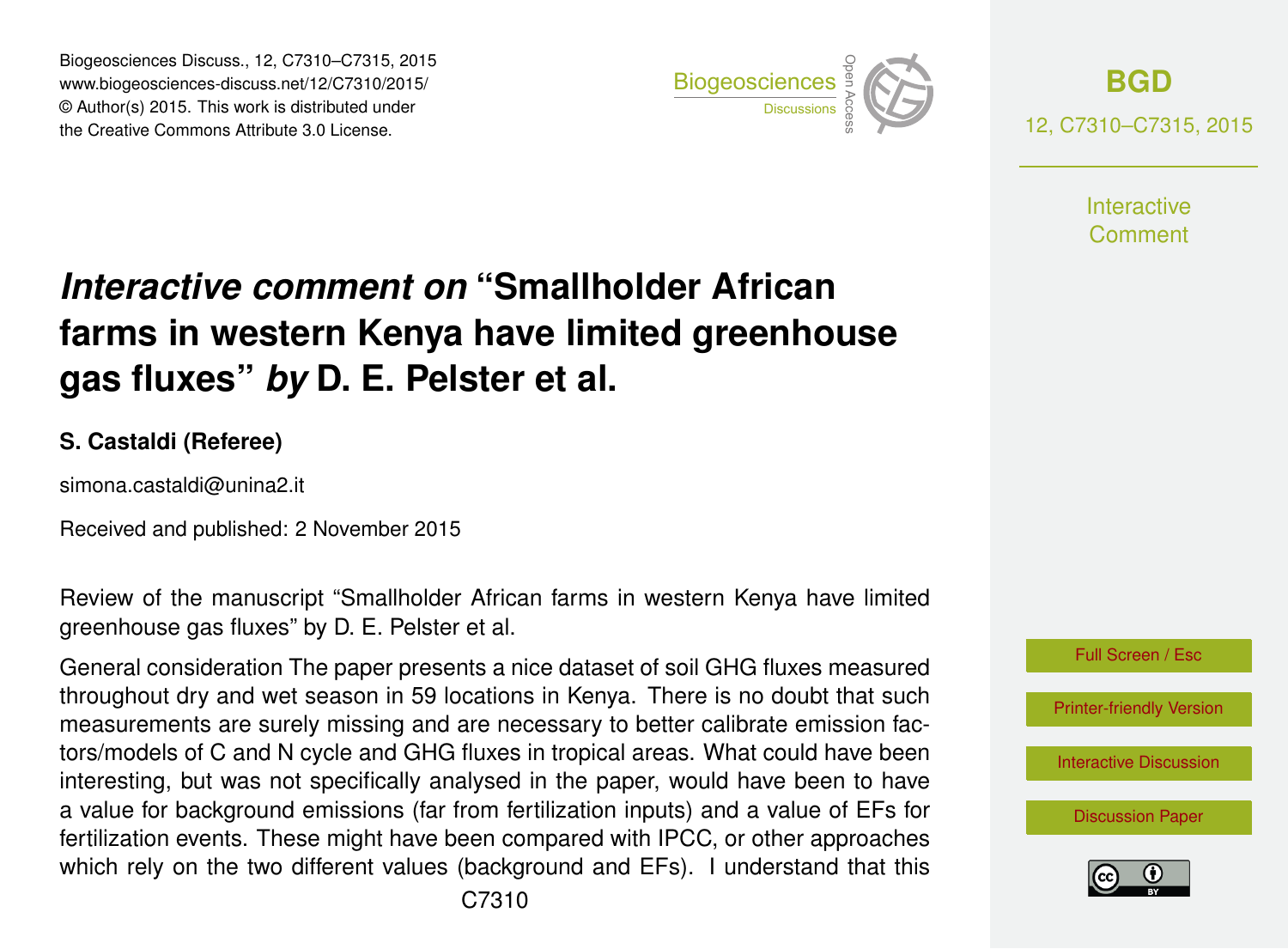paper could be seen as a first step into this direction, especially for what concerns average background fluxes. Less clear from the results is if a more intensive sampling approach is required to really provide reliable EFs and how representative are the presented data of the GHG emissions related to management practices. Maybe some comments on this can be added in the discussion.

#### Abstract: Comments

A1) It is not clear in the abstract and in the title if the GHG fluxes presented are a net ecosystem exchange or soil fluxes. It should be specified.

A2) Would "pasture plots" be a more suitable definition than "Grazing plots"?

A3)Similarly a treed plot in not an appropriate land cover definition? Agroforestry? Open savannas (grass with some trees)? Orchards? . . .

A4) page 15302 Lines 18-20: This statement sounds odd. You have just said that emissions are very low, basically these systems are low emitters of GHGs. And this in one fact. The other fact is that crops are not able to take advantage of fertilizer addition as some other factor is limiting. So independently from the global warming the second issue is that production is scarce. And clearly you don't improve it just by pumping on fertilizers. To increase the nutrient use efficiency is really an issue for food security rather than for global warming mitigation here. On the contrary in highly productive systems (polluting systems) which respond fast to fertilizer intensity the two issue are really strongly related and precision farming is a potential solution for GW mitigation.

Introduction: general comments The Introduction is well presented and objectives are clear. Table  $1 -$  It might be more interesting to compress the info on time length of measurements in one column (for example 1yr-wkly, or 1 wet season – bewkly) and add a column with infos on the agrosystem type analysed. In Table 1 specify what does the "Flux rate" range, you report, represent. It is not clear. For examples if you have just one site what is the range for? Tot emissions for different crop cycles on the

### **[BGD](http://www.biogeosciences-discuss.net)**

12, C7310–C7315, 2015

**Interactive** Comment



[Printer-friendly Version](http://www.biogeosciences-discuss.net/12/C7310/2015/bgd-12-C7310-2015-print.pdf)

[Interactive Discussion](http://www.biogeosciences-discuss.net/12/15301/2015/bgd-12-15301-2015-discussion.html)

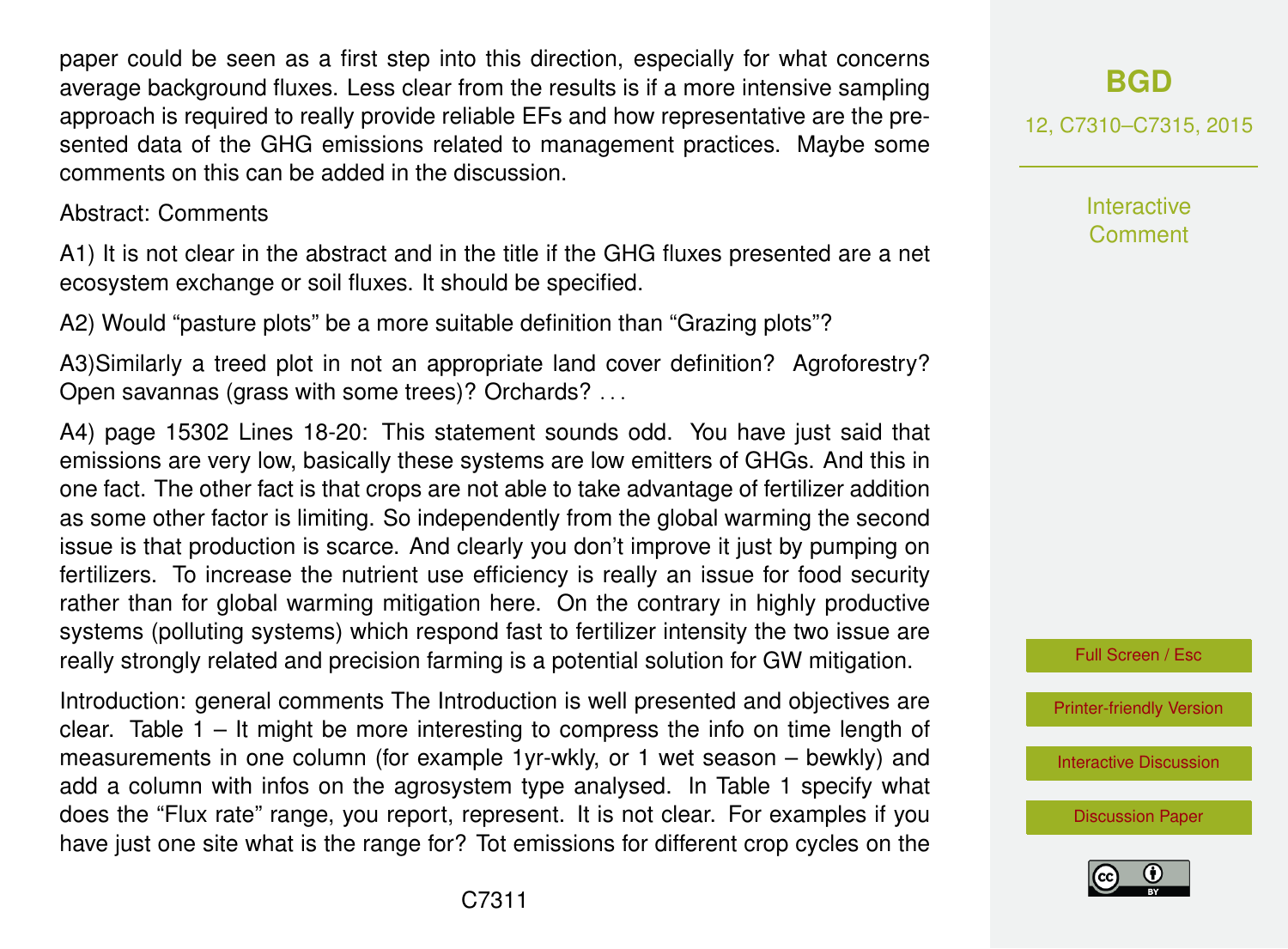C7312

same site? What about when you have more sites? Just specify what are the numbers we are reading.

#### Materials and methods

Fig 1- the figure as it is doesn't help 1) to localize the study area precisely, 2) to imagine the distribution size of the study area in relation to the geographical location, as no reference is available for the reader in the gray figure except the longitude. I suggest to zoom in the first figure of Kenya to show in which district/town area the star falls (we assume the reader knows Kenya is in Africa), and in the second figure it could be good to have the dots on a google earth kind of background with some reference points clearly shown to help other researchers to immediately identify your study area.

Comments: MM1) 15305 lines 1-2 – what you mean by "to be broadly representative of demographics and agro-ecological characteristics of other East African tropical highlands"? demographically speaking? Same average population density?

MM2) 15305 line 3 – Could you specify in which "climatic zone" are the sites (adding the adequate reference)? It helps when categorizations are done in scaling up studies. MM3) 15305 line 16. . . When you define the soils with a specific classification name, specify which classification system are you using. . .USDA? Other? Cite the reference.

MM4) Table 2 – In the main text some clarification and better explanation for the brief description given for the 5 land classes is needed. What is moderate size for you? 1 hectar? 10 hectars? What are degradation signs?...How slopy is the slope? Would that contribute to have erosion?...just to understand what are we looking at. You need to specify in the legend the soil depth of the analyses you present in Table 2 and the time frame of the presented data? You sampled before starting? I assume C content is total C by CNS? Any calcium carbonate which might give you Tot C > org C? please specify in the column heading if it is total C or organic C.

MM5) page 15307 lines 1-5. I generally do not like to read a paper where the key

# **[BGD](http://www.biogeosciences-discuss.net)**

12, C7310–C7315, 2015

**Interactive** Comment

Full Screen / Esc

[Printer-friendly Version](http://www.biogeosciences-discuss.net/12/C7310/2015/bgd-12-C7310-2015-print.pdf)

[Interactive Discussion](http://www.biogeosciences-discuss.net/12/15301/2015/bgd-12-15301-2015-discussion.html)

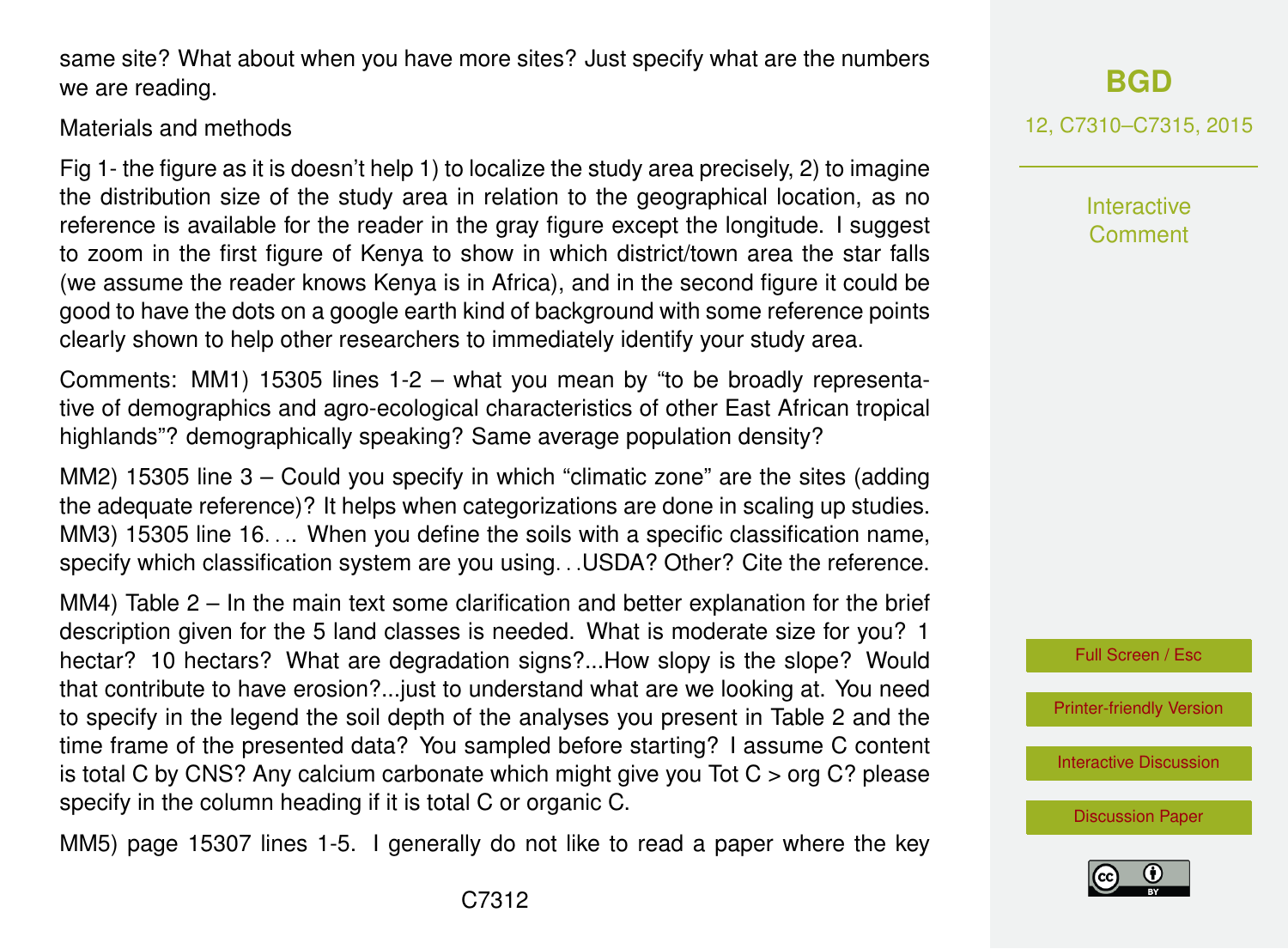methodology necessary to understand the meaning of the results requires reading another paper. I think the authors should make an effort to summarize in a comprehensive and transparent way the criteria they are using to distinguish the land classes they will discuss later on and how these sum up to create field types and land classes. Maybe you can add some additional tables where we can see the single parameters and the score they have for each category used to build up the discussed land/field types.

MM6) 2.2 soil core incubation: It is not completely clear to me the procedure you used here, maybe you can explain better at the beginning what are you exactly aiming to before describing the procedure. Drying completely the soil and rewetting it creates a sort of extreme situation where a significant part of the N used by the system can come from the dead organic matter dry-wetting cycle itself. The flux of gas can fade away in a day or more. From the way you describe it you add water, close the jar and measure the efflux at 0, 15, 30 and 45 min. In my experience that flux is not representative of the baseline flux of a site. It is representative of post rain flushes. I understand that in order to increase the WHC you need to start from low WHC, but how do you use the number there after? Are they representative of which soil characteristic or potential, independently from the KNO3 addition?

MM7) 2.3 Field soil GHG flux survey It is not specified the number of chamber replicates you use for each plot. The only time a number is mentioned is when you specified that you pooled gas samples from 4 chambers in one syringe. Does this mean that you had 4 chambers x each site? If you pool the gas at each sampling time in one sample it means that basically you are measuring just one gas sample per plot? No replicates whatsoever? Spatial or experimental (lab replicates of the same gas sample)?

MM8) It doesn't seem that the gas sampling pattern follows any specific management practice timetable. Could clarify the rational for this. To clarify what I mean, we know that in particular for N2O, but also for CO2, fluxes of gas occur when something happens (manure or mineral N addition, tillage, crop collection). The flush lasts for a time which can go from few days to some weeks and is proportional to the magnitude of

12, C7310–C7315, 2015

Interactive Comment



[Printer-friendly Version](http://www.biogeosciences-discuss.net/12/C7310/2015/bgd-12-C7310-2015-print.pdf)

[Interactive Discussion](http://www.biogeosciences-discuss.net/12/15301/2015/bgd-12-15301-2015-discussion.html)

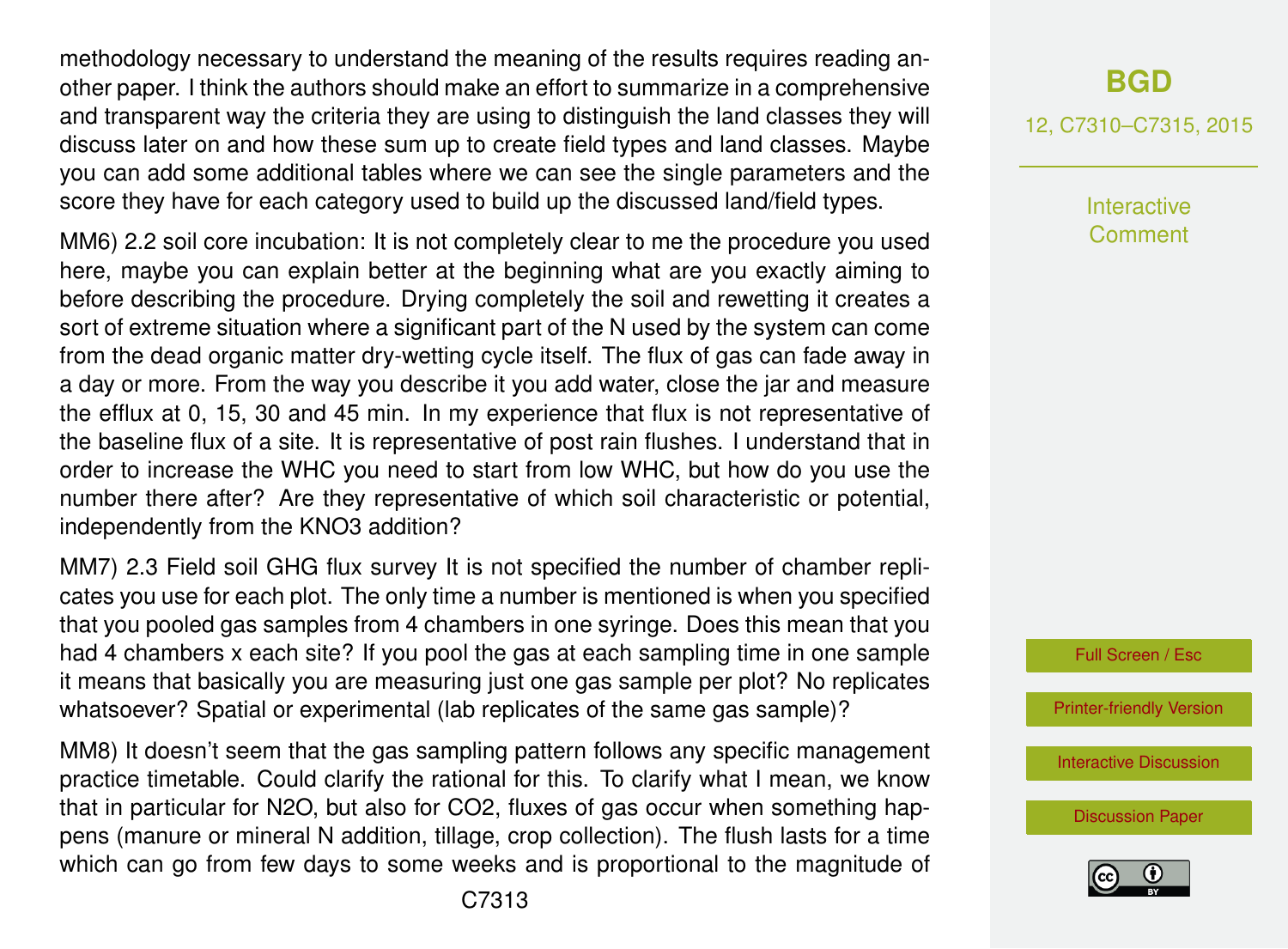the management practice and soil characteristics. It often makes most of the annual total GHG flux. So to miss the flush means to underestimate the overall crop flux. Isn't this something to take into account when rescaling the magnitude of fluxes in your system? It could be important to have some clarification in the procedure on the relative importance(or irrelevance) of this issue for your system.

MM9) 2.6 Environmental data It is not clear for soil moisture and temp how many probes you used? Were they fixed near the climatic stations?

MM10) 2.7 Plant production It is not clear what are you doing here. Why are you sampling only 9 plots? Why not 59? What are this only 9 plots for? What are they representative of?

MM11) 15311 line 14. Better use "field"experiment rather than "in vivo", this latter expression is used for biological rather than biogeochemical experiments.

Results: comments

R1) You are making a statistical comparison among land classes. I don't remember I have seen anywhere specified the number of sites falling in each of the land classes. I assume it is an unbalance statistical design. How much unbalanced? Are some of the classes over represented?

R2) page 15312 "there were no detectable differences in N2O or CH4 fluxes between crop types" are you considering in this case differences in crop types within each class or independently from the classes?

R3) If I understand correctly the field type 1, 2 or 3 combines all the classification scores. Correct? Is it the case that some of the classification scores which build the same field type go into opposite directions in terms of their impact on N2O fluxes?

R4) page 15314 lines 16-19. It would be interested to understand if considering the single sites, the management effect would still be not significant on N2O fluxes, which seem to double in the wet season compared to unmanaged sites.

12, C7310–C7315, 2015

**Interactive Comment** 



[Printer-friendly Version](http://www.biogeosciences-discuss.net/12/C7310/2015/bgd-12-C7310-2015-print.pdf)

[Interactive Discussion](http://www.biogeosciences-discuss.net/12/15301/2015/bgd-12-15301-2015-discussion.html)